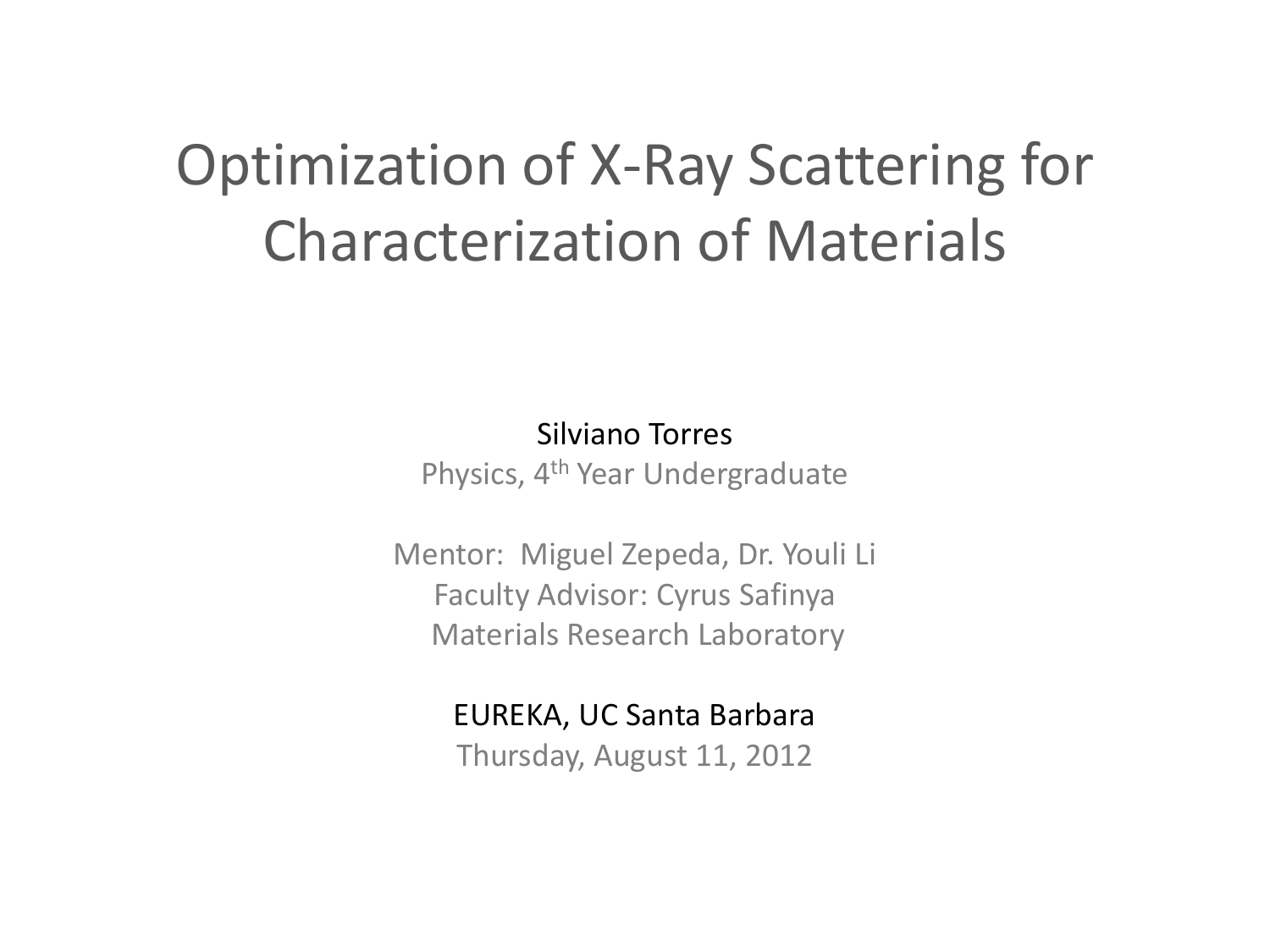### Small Angle X-ray Scattering (SAXS) is important and has a variety of real world applications



Protein **DNA** Brotein Craphene

- Allows scientist and engineers to manipulate materials to our benefit
- Biological materials as a vehicle for drug delivery.

http://upload.wikimedia.org/wikipedia/commons/6/60/Myoglobin.png, http://www.wallpapervortex.com/tag-dna.html http://en.wikipedia.org/wiki/File:Graphen.jpg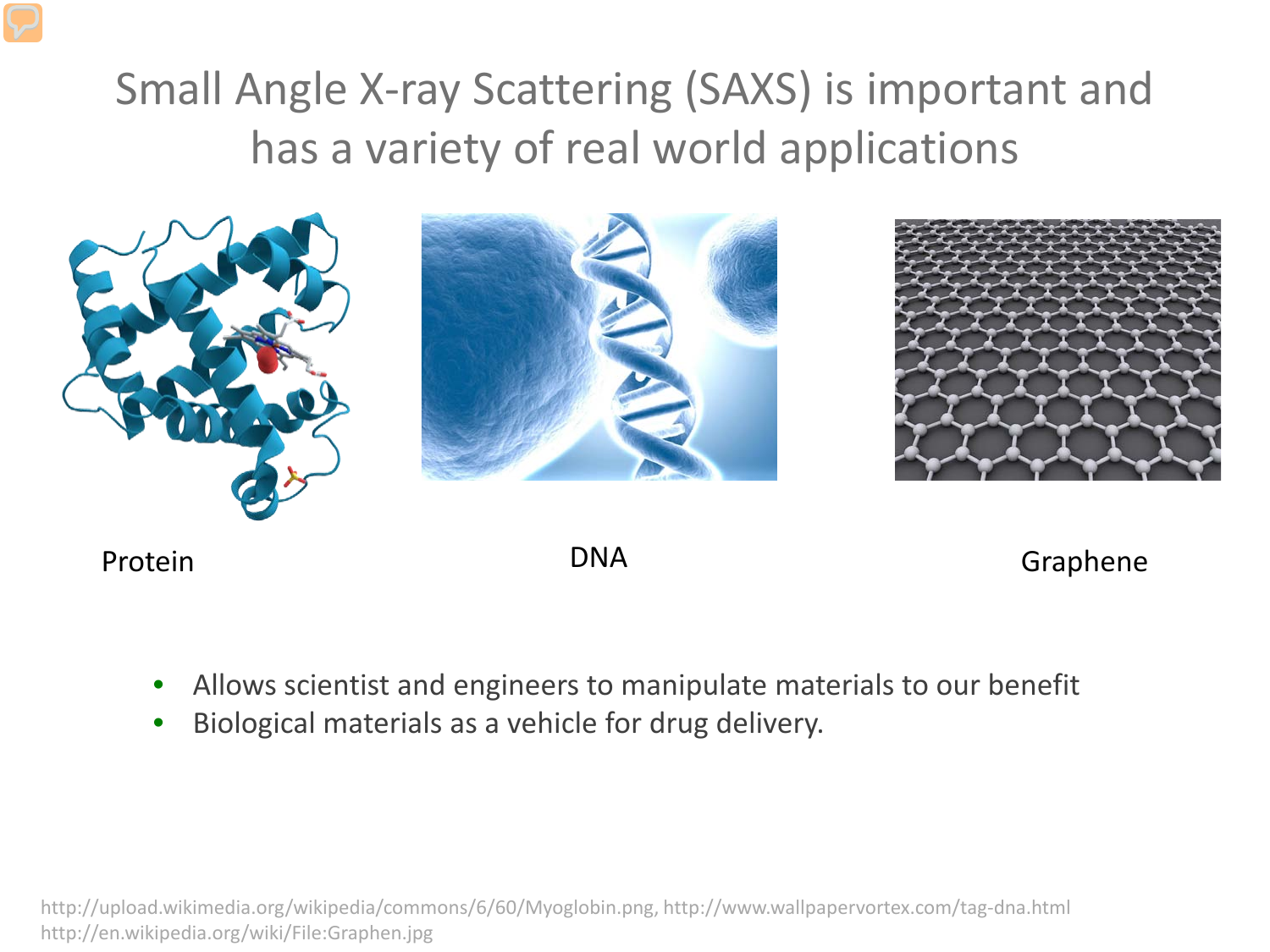#### Interaction of X-Rays with matter provides useful information about the material



- Bragg Peak = Scattering
- X-Rays scatter off all materials, due to electron interaction.
	- undergo constructive interference in accordance to Bragg's law
- Precisely define incident X-Ray beam by controlling beam size and divergence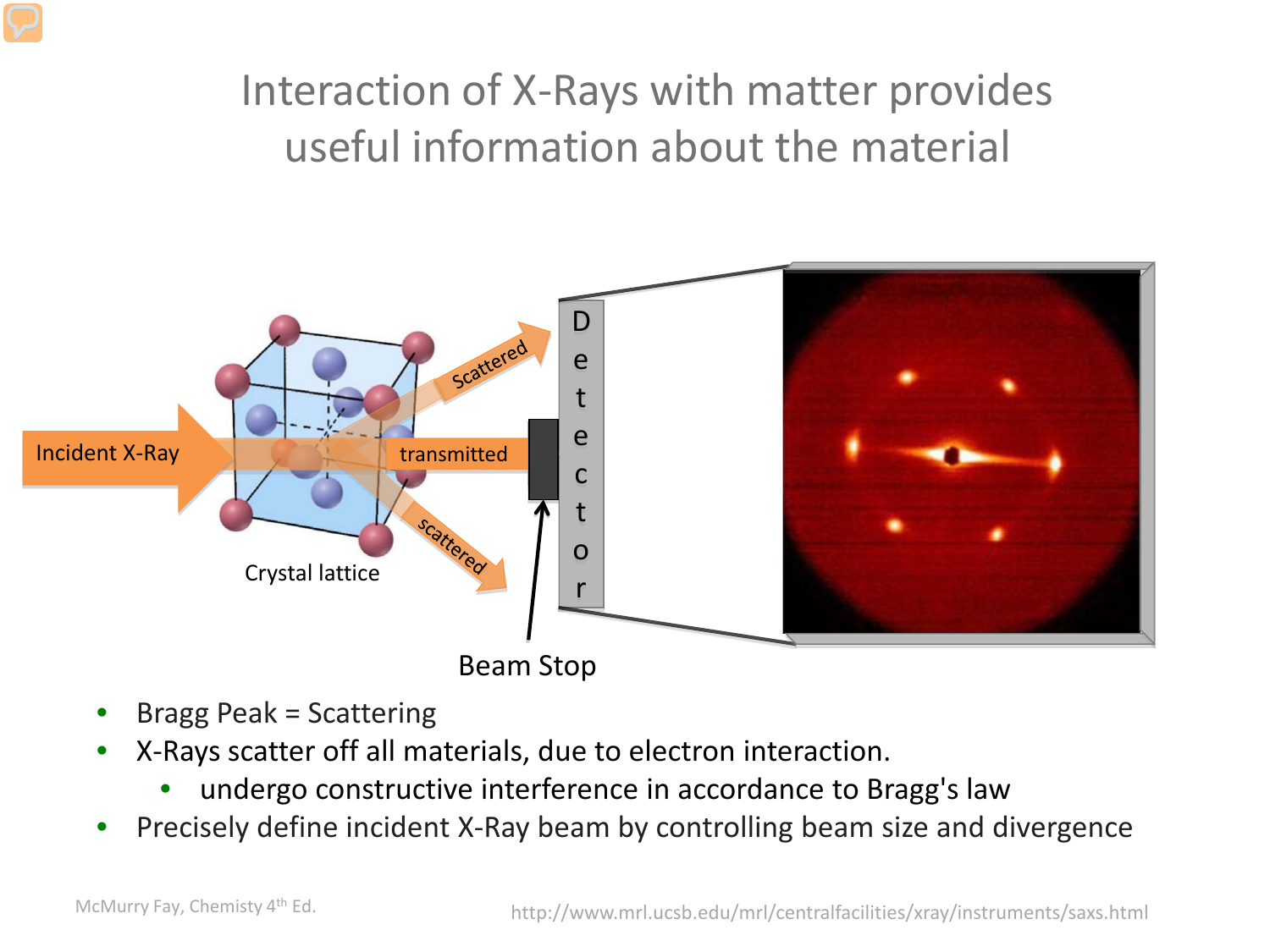SAXS is a very powerful method in determining the nanostructure of materials

SAXS Setup

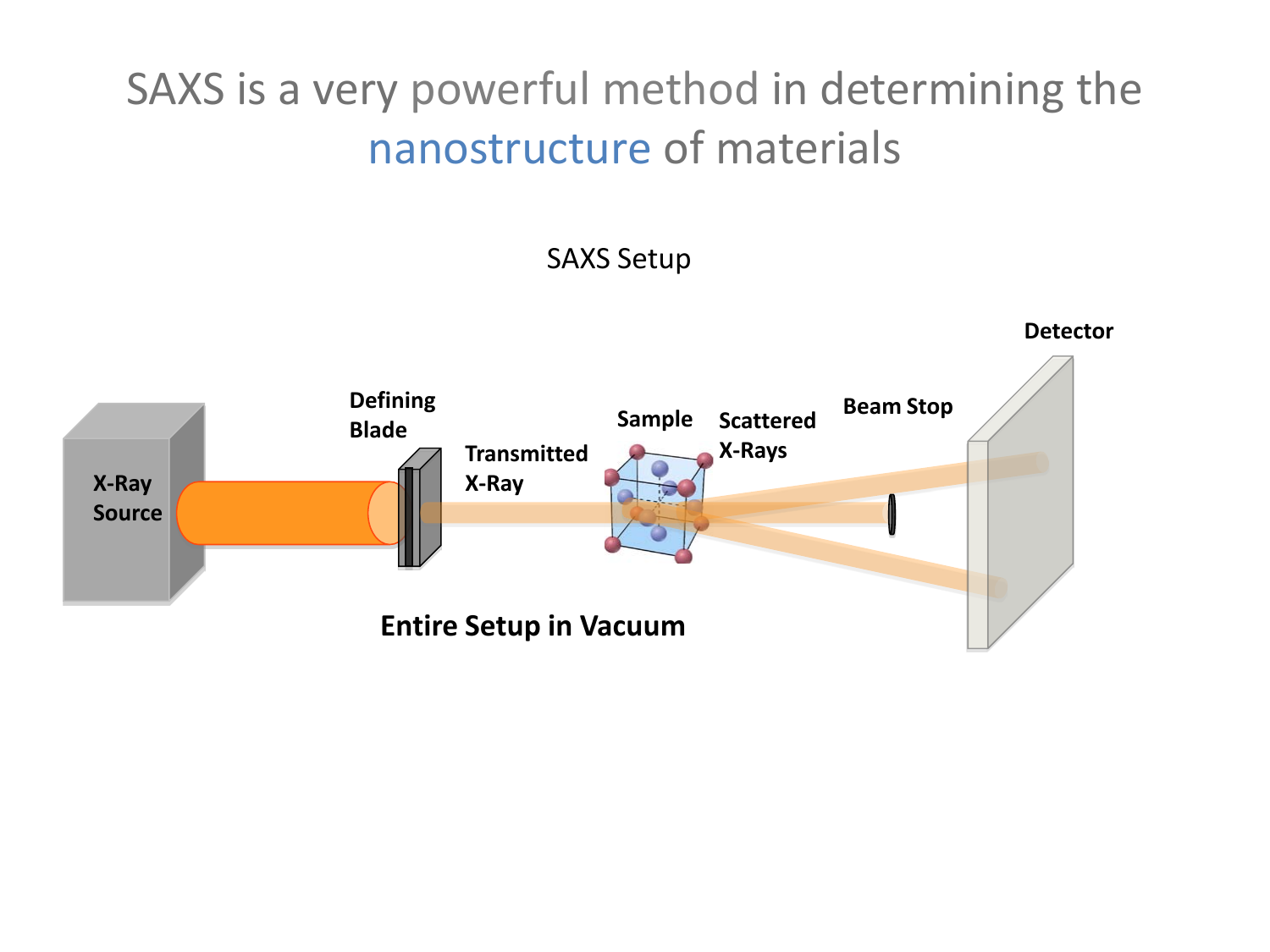SAXS is a very powerful method in determining the nanostructure of materials

#### **SAXS Diffractometer Setup**

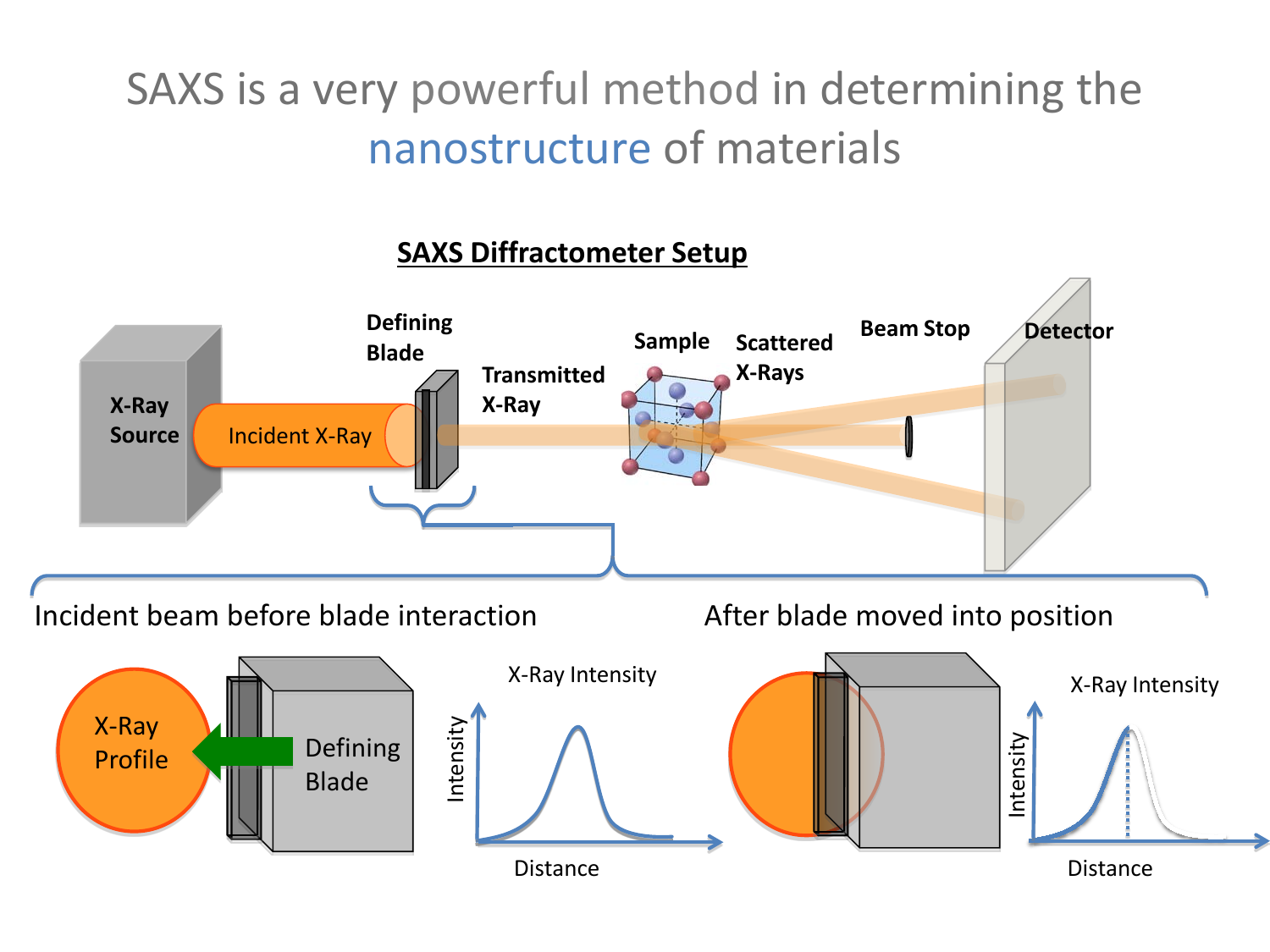To optimize SAXS performance a better understanding of blade and beam interaction is necessary

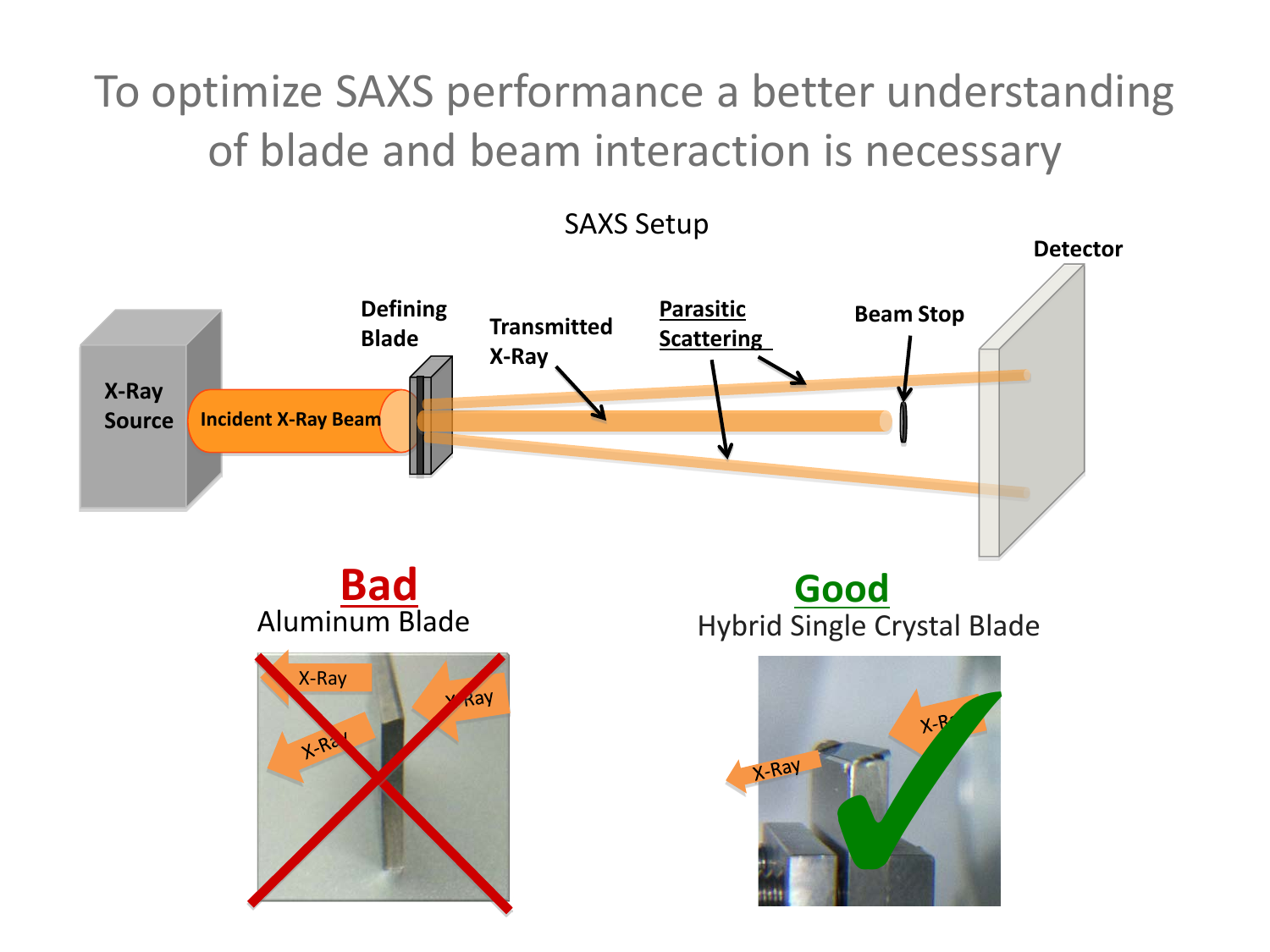### MRD PRO X'Pert Pro has no beam stop, thus allows for better view of defined X-Ray beam



#### X'Pert Pro not in vacuum!

*Picture illustration in courtesy of National Nanotechnology Research Center, Bilkent University, UNAM, http://www.nano.org.tr/mrd.html*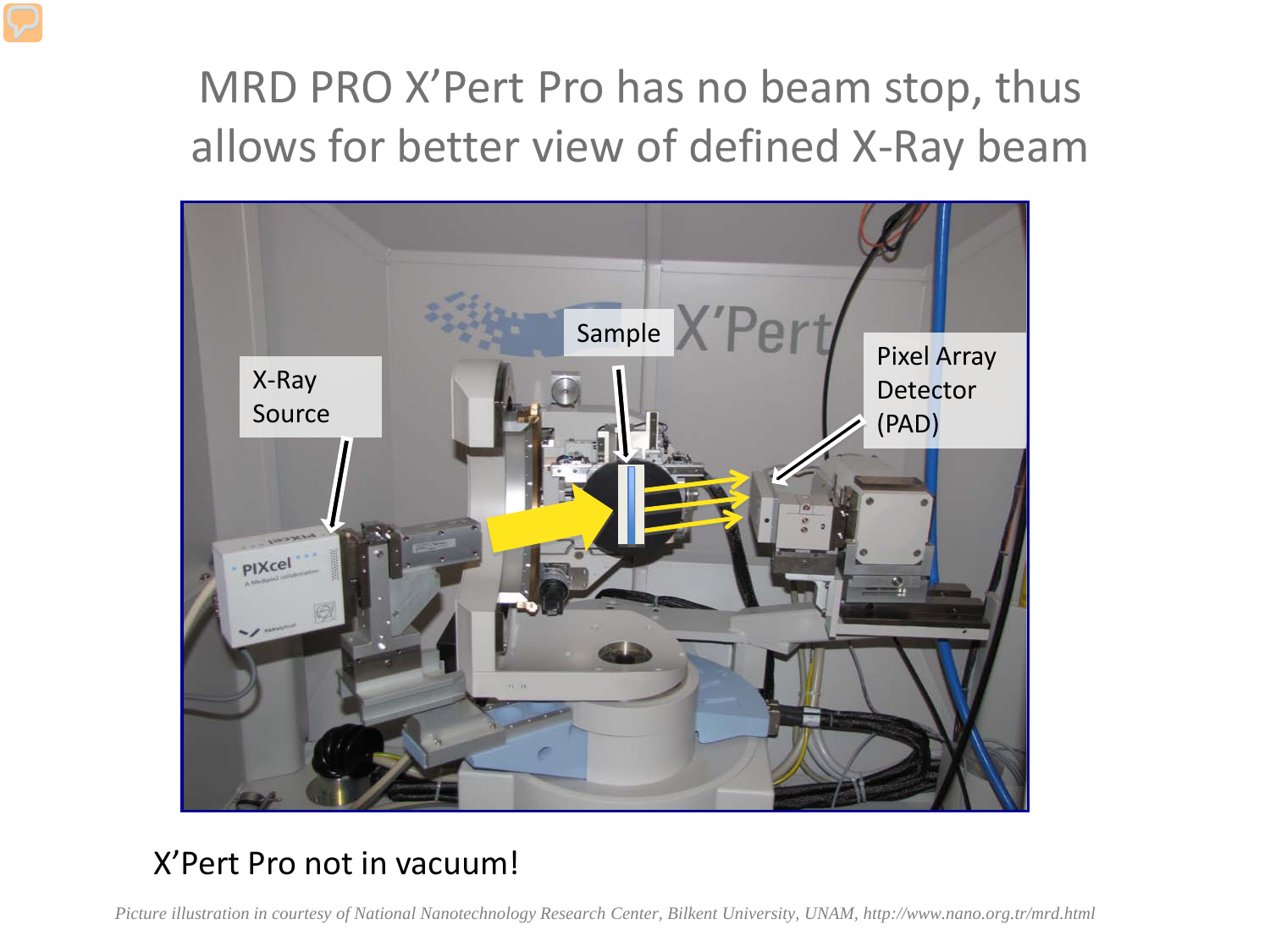#### Candidate material for hybrid scatterless slit

- Significant factors:
	- **X-Ray Attenuation for slit and base**
		- Ability to stop X-Rays
		- Correlated to density
	- **Strongest reflection angles (pitch angles)**
		- Angle on base tapered edge

#### Candidate Materials Properties:

| <b>Material:</b>                      | <b>Tungsten</b> | <b>Silver</b> | <b>Germanium</b> | <b>Aluminu</b><br>m |
|---------------------------------------|-----------------|---------------|------------------|---------------------|
| Density<br>$[g/cm^3]$                 | 19.3            | 10.49         | 5.32             | 2.70                |
| X-Ray<br>Attenuation<br>Length $[µm]$ | 3.13            | 4.57          | 28.12            | 78.26               |
| Crystal<br>Structure                  | <b>BCC</b>      | <b>FCC</b>    | <b>FCC</b>       | <b>FCC</b>          |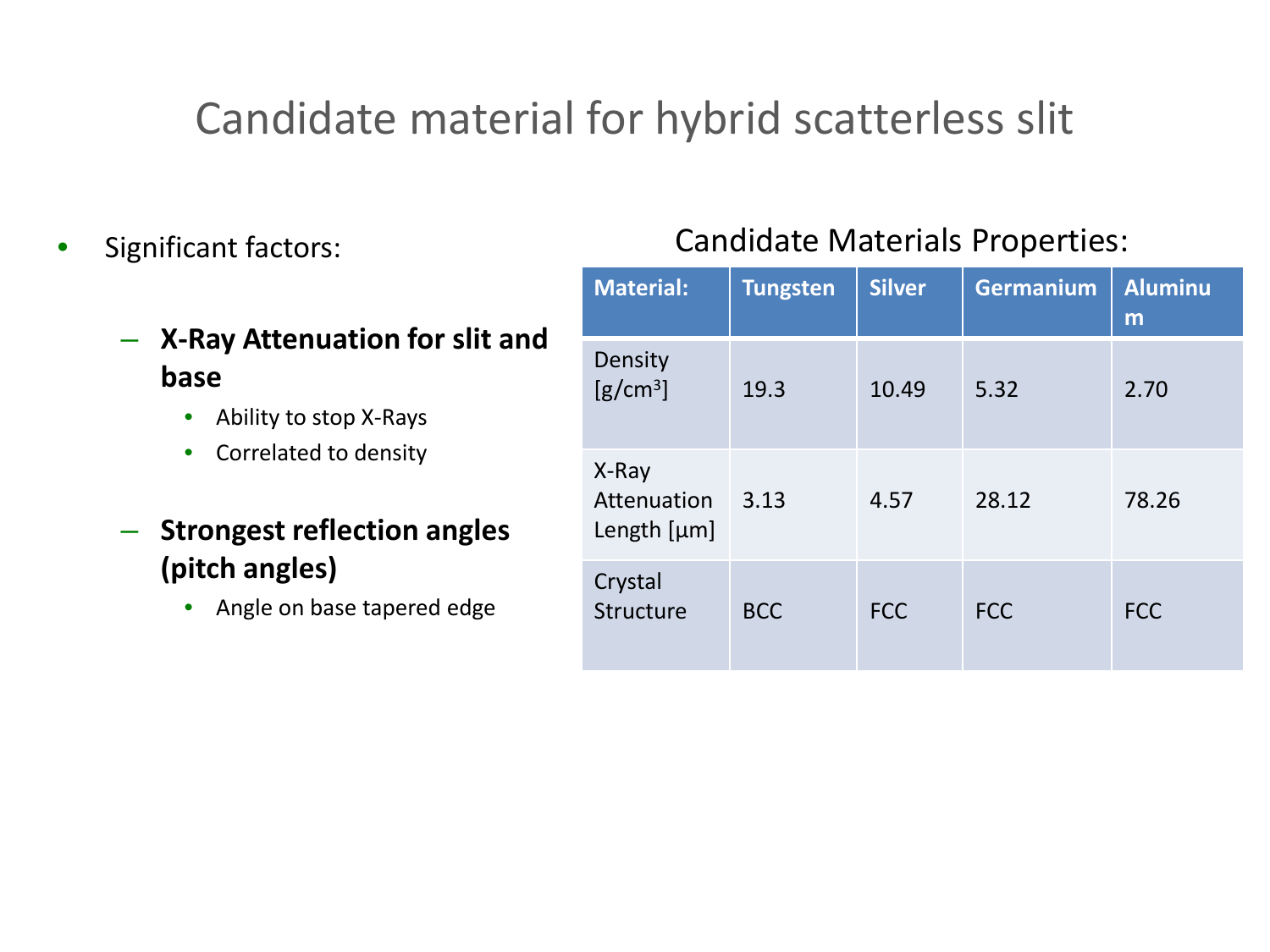### Newly designed scatterless slits have proven to drastically reduce slit scattering…

Aluminum Blade (no crystal) Manuel Aluminum Blade (no crystal)



Aluminum Blade Scattering **Hybrid Blade Scattering** 



**Single Ge Crystal**

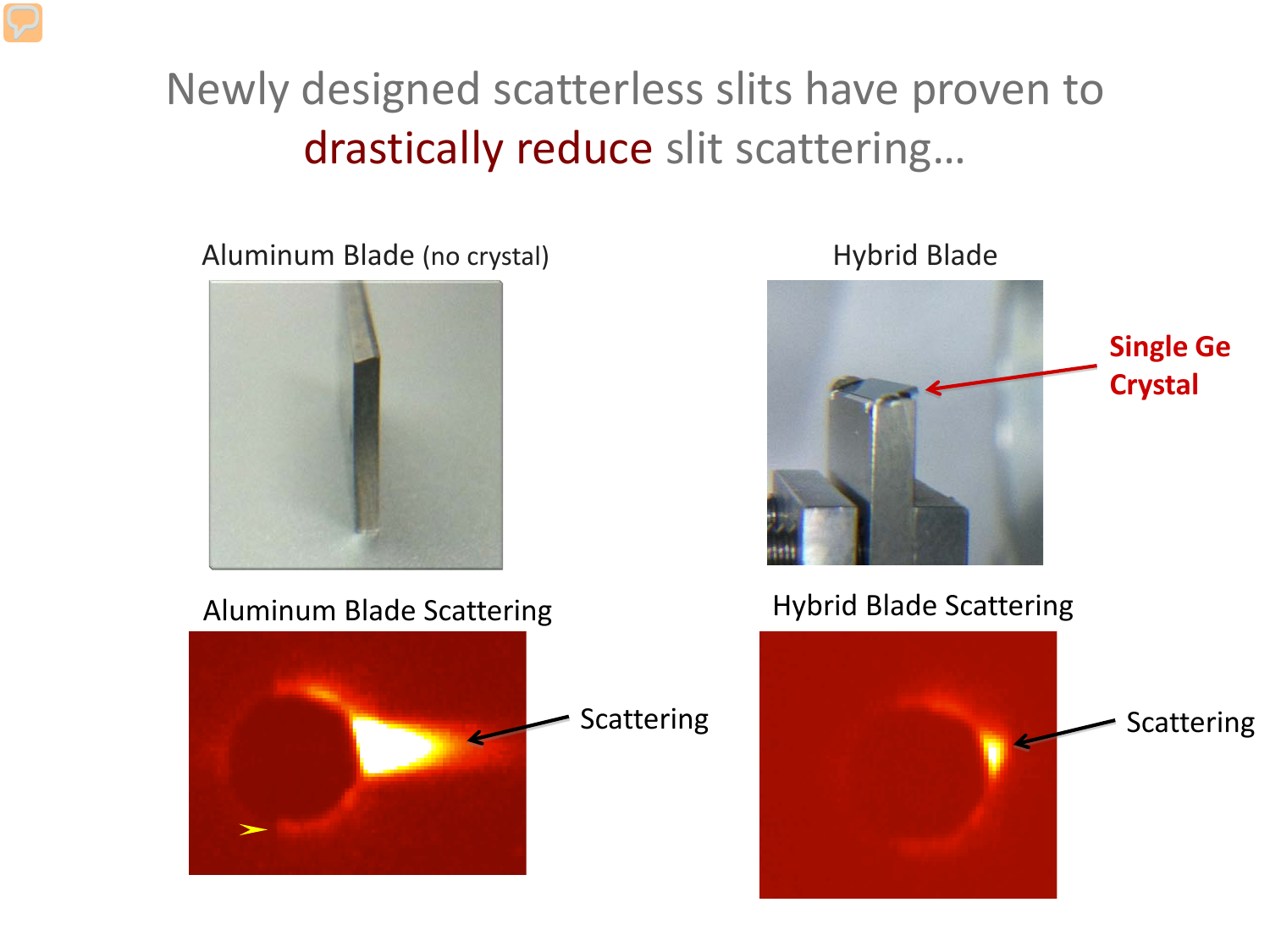#### Newly designed scatterless slits have proven to drastically reduce slit scattering…

#### **Parasitic Scattering Plots**



t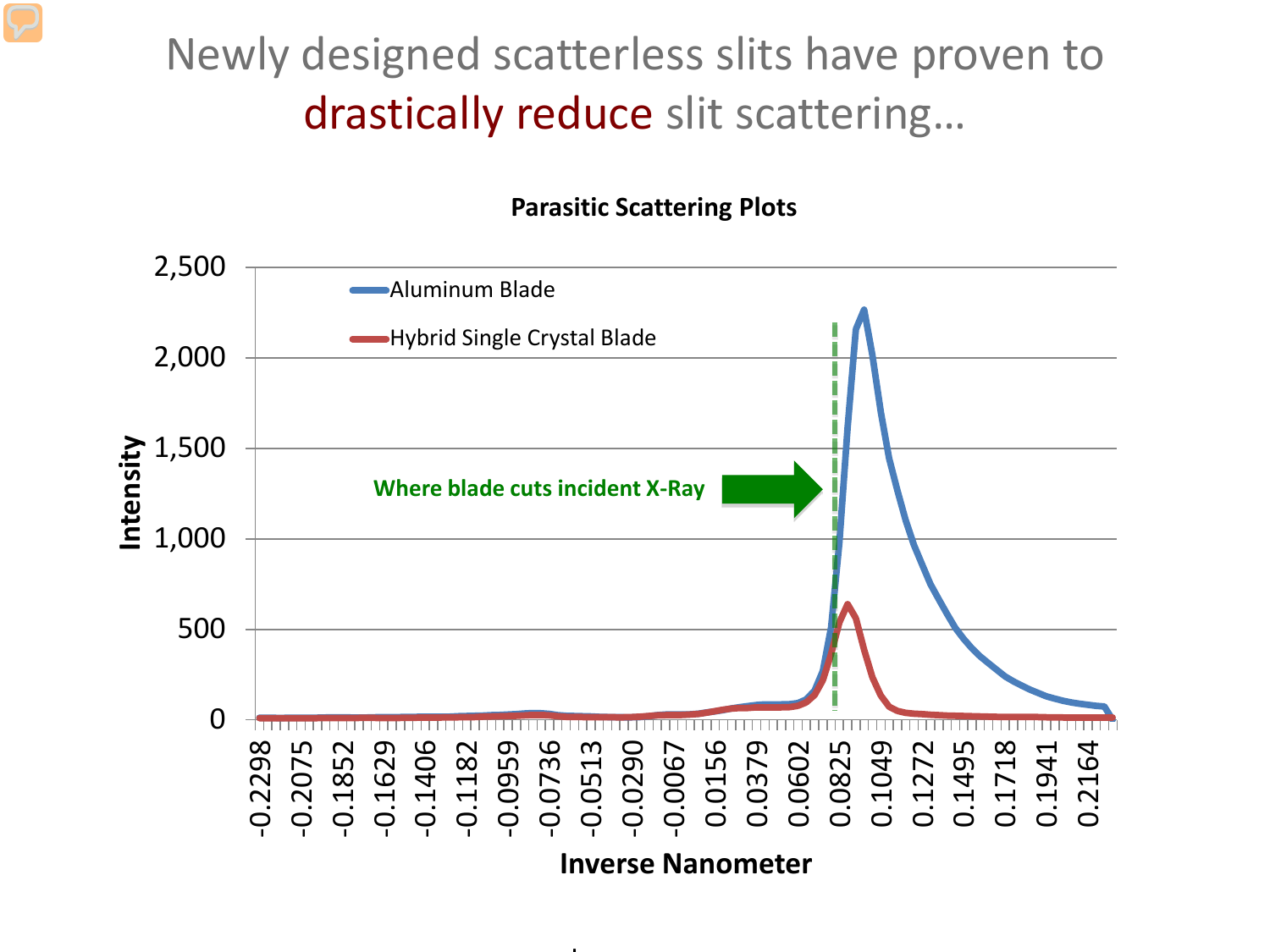### MRD X'Pert Pro allows us to characterize the X-ray beam profile for optimal use



**Degrees**

- **Scattering slightly detected**
- **Incident X-ray beam too intense to analyze any scattering**
- **Air scattering another issue**
- **Further data is being processed to bring about better results**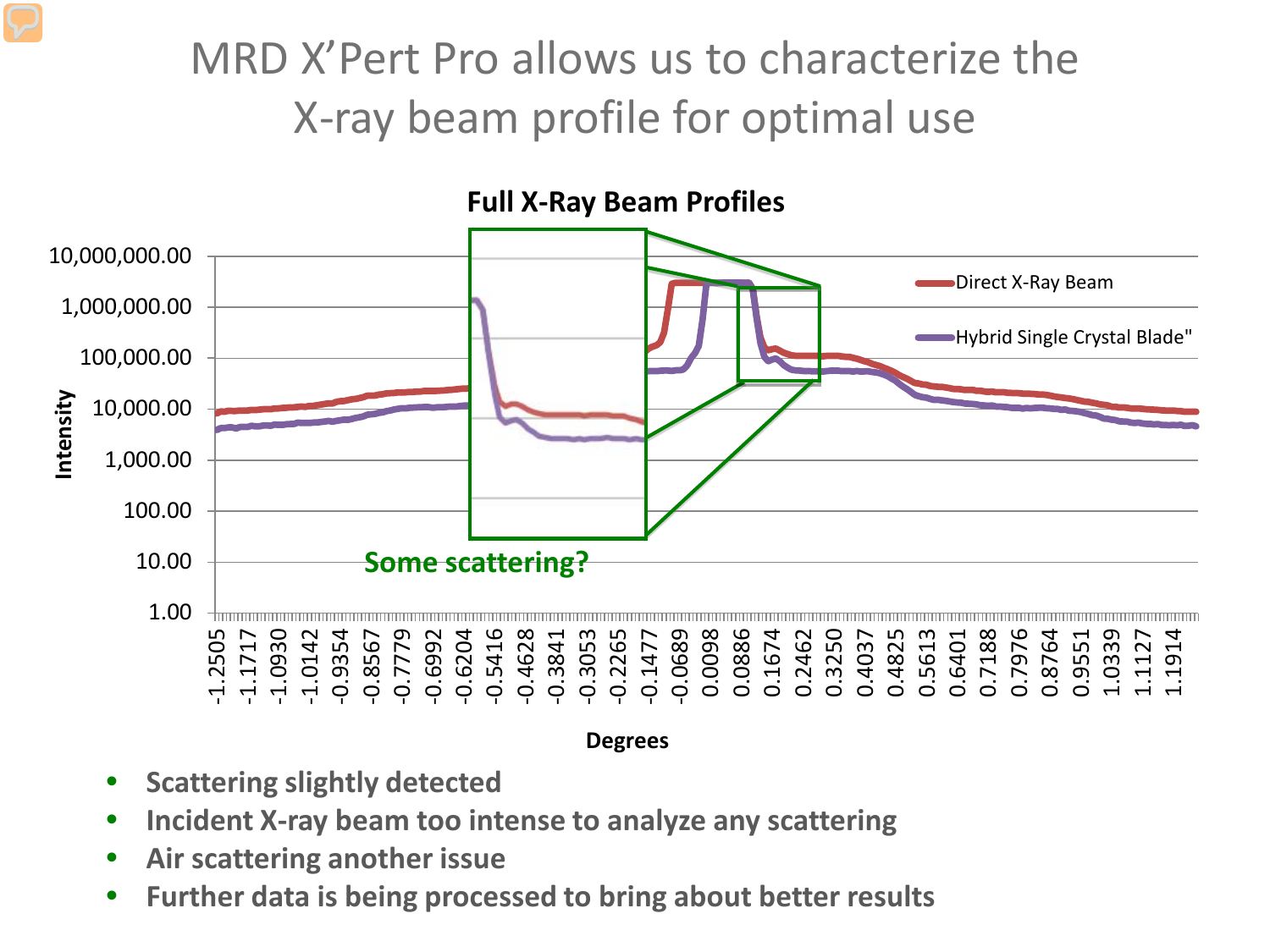## Summer research has lend to much insight

- The MRD Pro setup is providing insight into X-ray beam profile
	- Further investigation into experimental setup necessary.
- Many candidate materials to analyze
	- X-Ray attenuation, crystal smoothness, pitch angle etc
- Plan on continuing my research in the Fall in hopes of achieving optimal beam definition.